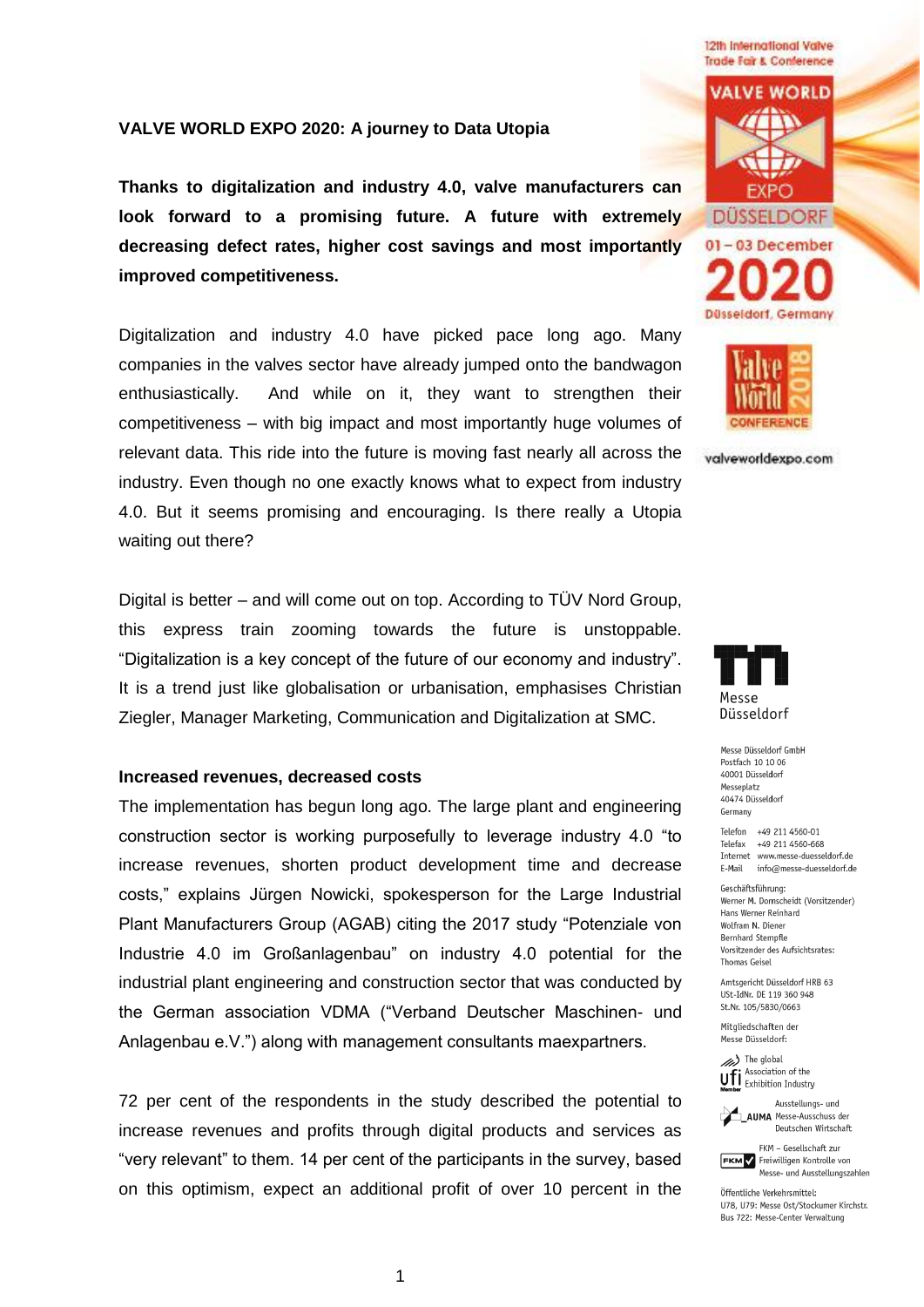coming five years. A perspective that could help resist the increasing competitive pressure from developing countries like China.

### **Real-time data processing**

A development that the valve manufacturers will join, if they wish to keep up with the trend. Because in the future of manufacturing, "information technology will play a big role – not only in the operations and control of production plants but also in bringing together and analysing machine data or information on energy consumption," forecasts Festo, provider of automation and control technology solutions. Real-time data collection and processing are becoming increasingly possible. New analysis options are getting created, for example for predictive maintenance or acquiring a holistic view of energy flows and consumption.

Integration is not limited to within one's own factory, but according to Festo, is increasingly supporting data transfer and data synchronisation with external systems. In the future, production sites, suppliers and customers will work increasingly closer with each other, predicts Festo. "To enable this, it is crucial to have standardised interfaces and data formats as well as high performance networks and connections".

### **Increasing decentralised automation**

Valve manufacturers are on the move. "In the past years, there has been a significant increase in decentralised automation of process valves, precisely in step with digital communication," confirms Sebastian Kundel, Product Manager Automation Process Valves at Bürkert. The benefits that can be reaped in the design, planning and construction of plants are in the forefront. Decentralised Artificial Intelligence for the diagnosis and digital transfer of data have been relatively less implemented. In the meanwhile, technical possibilities and software features would become more selfevident. There is a critical shift of thinking in using status data beneficially, says Kundel. "A transparent view of plants, machines and production processes will be possible and enable new business models for operations, service and maintenance".

#### **Digitalization of control valves**

According to Samson, to start with, sophisticated valves are fitted with position controllers. On the other hand, there are simple valves – for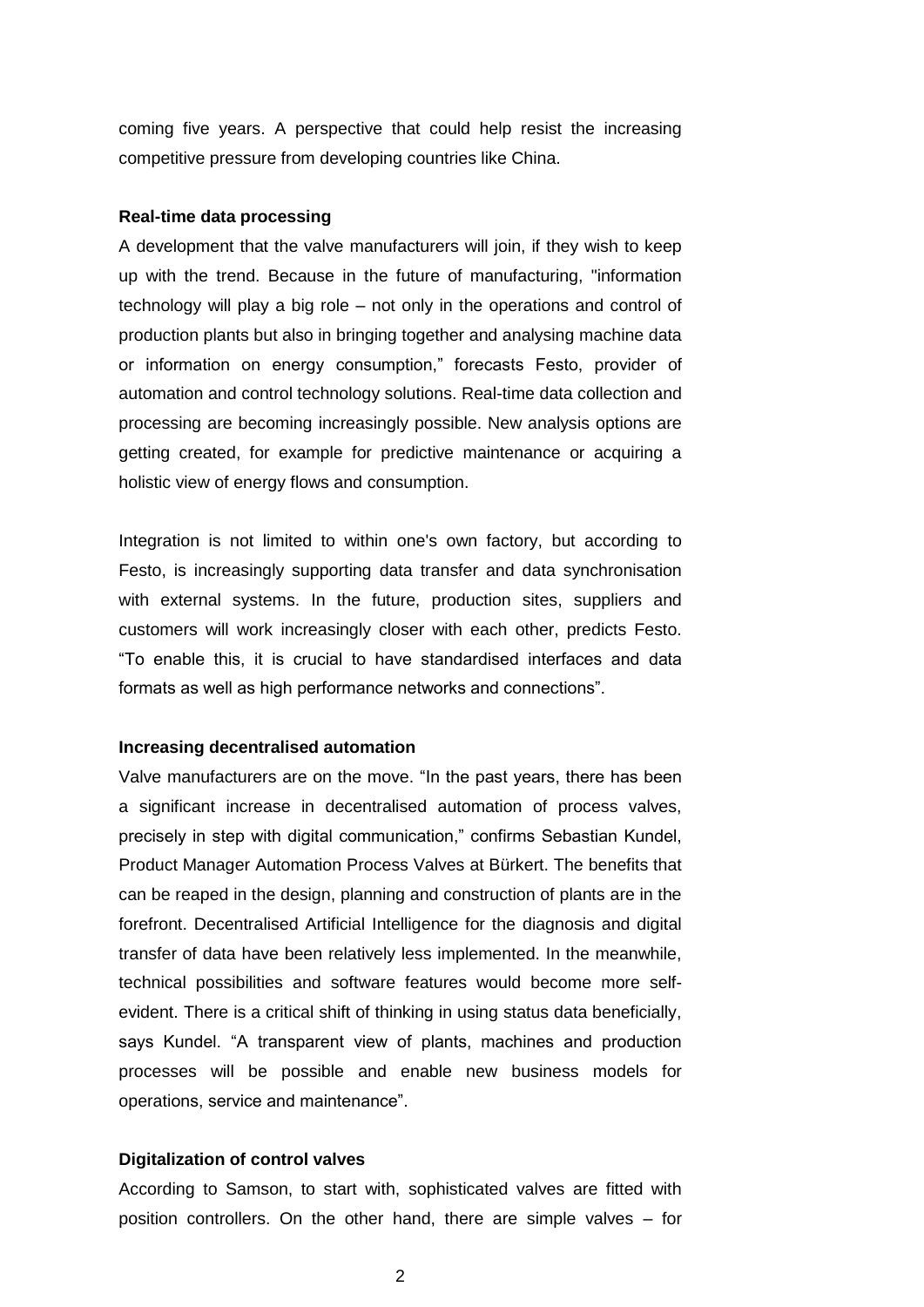example On/Off valves – that are still equipped primarily with solenoid valves and/or limit switches. Their digitalization may not be that advanced, although Samson also offers solutions here too. "On the one hand the valves must pass on information to the entire system, and on the other hand they must be capable of receiving information from the system". In case of Off/On valves, we are still a "long way" from reaching the high level of digitalization that we see in control valves.

# **Higher plant availability**

Samson is absolutely convinced by digitalization too. It enables round the clock monitoring of valves. Directly ascertainable values like set point, actual value, control deviation and driving pressure can be recorded continuously and additional information can be added to these in the future.

The position controller notifies the user in advance of an error condition in and on the valve. Notifications like "internal leakage" or "actuator defect" require no further data interpretation by the user. Digitalization along with the valve diagnosis feature integrated within the position controller enables increased plant availability "as potential error conditions can be early detected and rectified". According to Samson, the future goal is to completely avoid error conditions, which could be achieved with approaches like feed forward control and practical maintenance management.

## **Software equipped field devices**

Significant drivers are the general rise in the automation level, plant availability and productivity along with high quality standards. In parallel, software equipped field devices have become the norm and many devices in the market now come with digitised operations. "The share of digitally automated process valves has strongly increased and has now reached a significant level". With developments like the IO-link, a communication system used for connecting intelligent sensors and actuators to an automation system, the growth has not quite stopped. The definition of properties that are important for process technology in the specification, particularly with respect to functional safety, is still under way," explains Sebastian Kundel.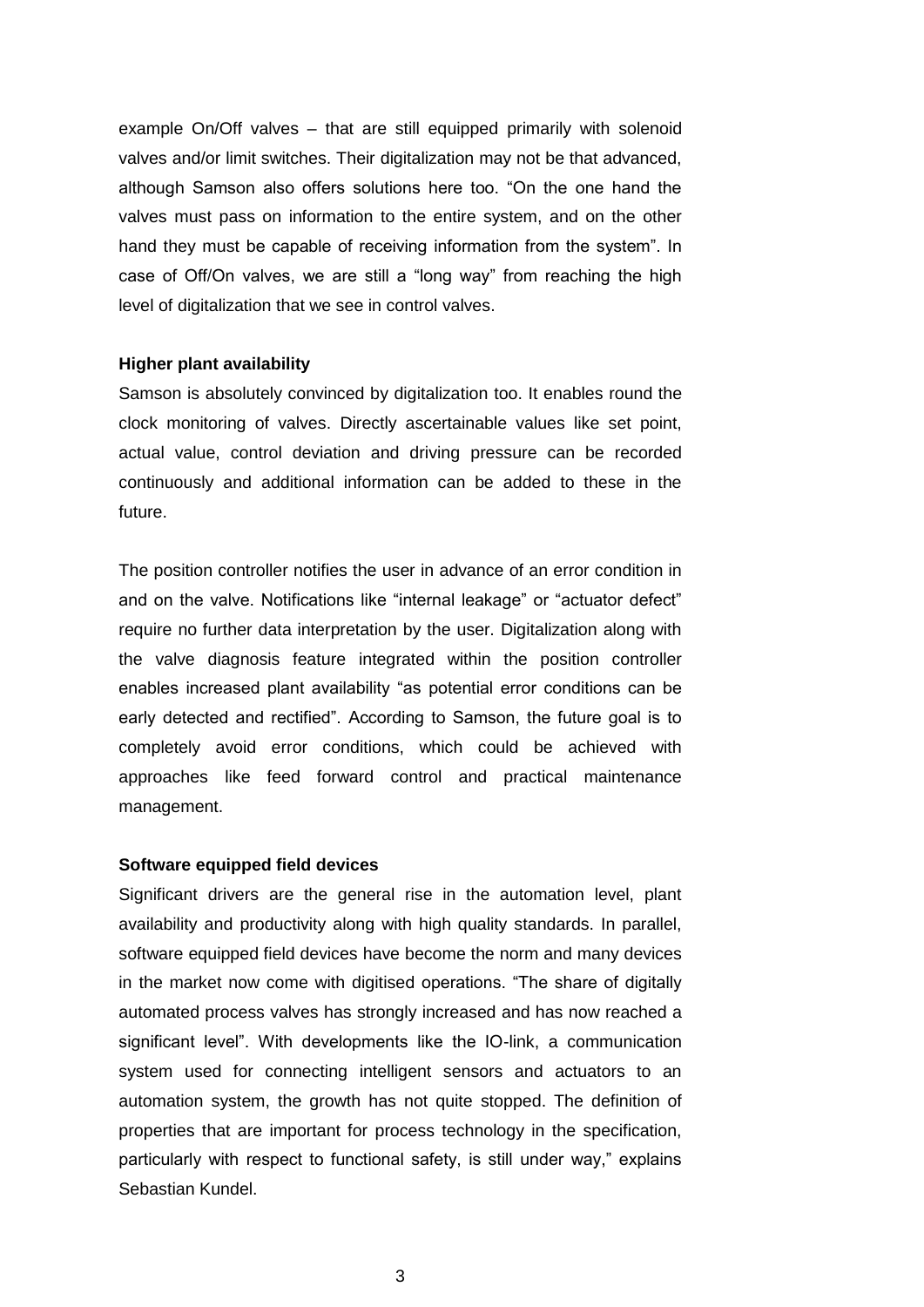Digitalization of control and switch-based valves, according to Bürkert, signifies decentralised plant design. The company is developing solutions. An example is the valves system with integrated position or process controllers and control heads in process valves. Only in this manner can process data, for example, on valve position and process dimensions and diagnosis data for functional safety and maintenance requirement, be made available continuously to the process through sensors and related analysis. And transferred in digital form from the field level to the master level.

### **Industry 4.0 as a philosophy**

Digitalization and industry 4.0 surely influence customer products, in the sense that they must be ready for industry 4.0, but they also influence the internal processes of valve manufacturers. SMC illustrates this with the example of its paperless assembly operations. "Earlier we used to have printed drawings and instructions. But today our employees in assembly operations have a Tablet-PC from where they access the latest and up-todate instructions and bills of materials. This reduces error rates and media breaks," says Christian Ziegler, Digitalization Manager at SMC.

Ziegler thinks that Digitalization and industry 4.0 are neither about products or services, but a philosophy. An industry 4.0 solution for one customer looks completely different than that for another customer as their requirements are completely different. "Of course, there are a few fundamental trends that we all follow". One of which is horizontal and vertical integration. We can derive more product requirements from such integration. Because integration needs appropriate interfaces. It is important that such interfaces are manufacturer-independent and work across manufacturers. According to Ziegler, such standards are emerging and taking shape in the market.

#### **Product data management is essential**

A basic element in the implementation of digitalization at Bürkert is Product Life Cycle Management (PLM). PLM is the holistic, companywide management and control of all product data and processes related to the complete life cycle across the extended supply chain – from design and production to sales right up to dismantling and recycling. "To do this we need organised data structures, that can ensure that the data is stored in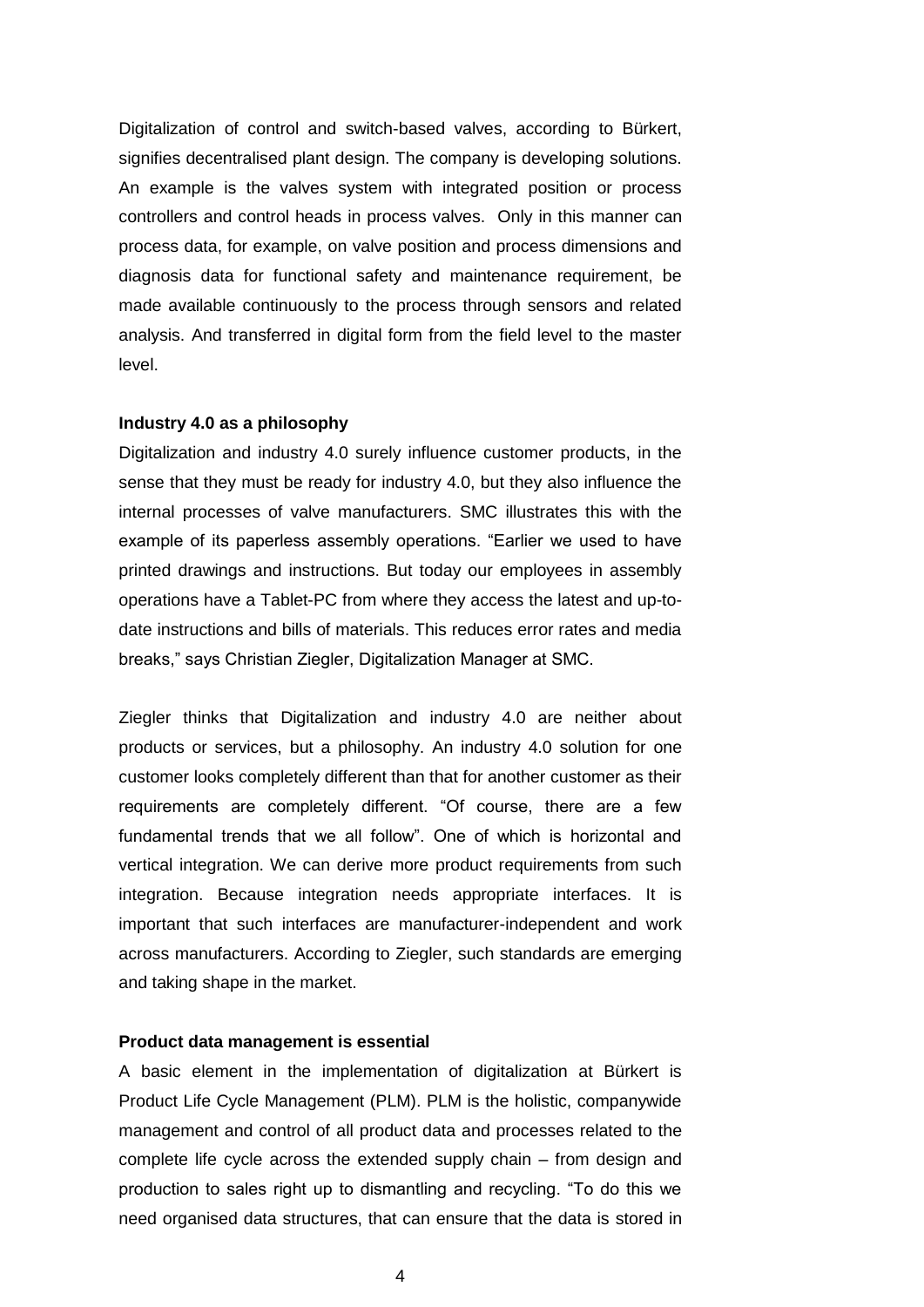such a manner that it can be accessed quickly when needed, for example product tables," explains Sebastian Kundel, Product Manager Automation Process Valves. The key enabler for this is Product Data Management that stores data from product development and makes it available for the downstream phases in the product life cycle.

### **A quantum leap of possibilities**

Digital switch-based and regulator-based valves represent a quantum leap in the possibilities they offer for process automation. The advantages are diverse, says Bürkert. The switch from analogue to digital signal transfer provides many benefits. Amongst them are enhanced resolution, signal reliability and reduced wiring effort and costs by bringing together several field devices. It simplifies plant construction. Other benefits are ease in project planning, time savings in wiring, mapping and commissioning. "If you look at the operational safety of the plant, users benefit from higher transparency, better machine availability through important information on preventive maintenance, faster and safer device exchange as well as device specific documentation," explains Kundel. Organised and easy to access data structures of automation components up to process valves, play a key role in achieving this. "Process management itself becomes more transparent and helps focus on improving efficiency".

# **Varying digital-standards**

But how successful can implementation of the required technology be? Varying standards in digital communication are often the obstacles for data exchange from smart valves to process control. "On one side there are fieldbus standards such as PROFIBUS. and then we have rapid developments on the Industrial Ethernet front such as for example PROFINET, EtherNet IP, Modbus TCP and others," says Kundel. The challenge lies in meaningfully dealing with diagnostic data, which means using and interpreting it correctly. Digitalization also implies new tasks and responsibilities for people working in plant planning, construction, installation, commissioning and operations.

# **Digitalization for highly automated processes**

"Particularly important is digitalization of highly automated processes. Products with high quality standards demand validation of process operations," explains Kundel. This can be particularly seen in the food,